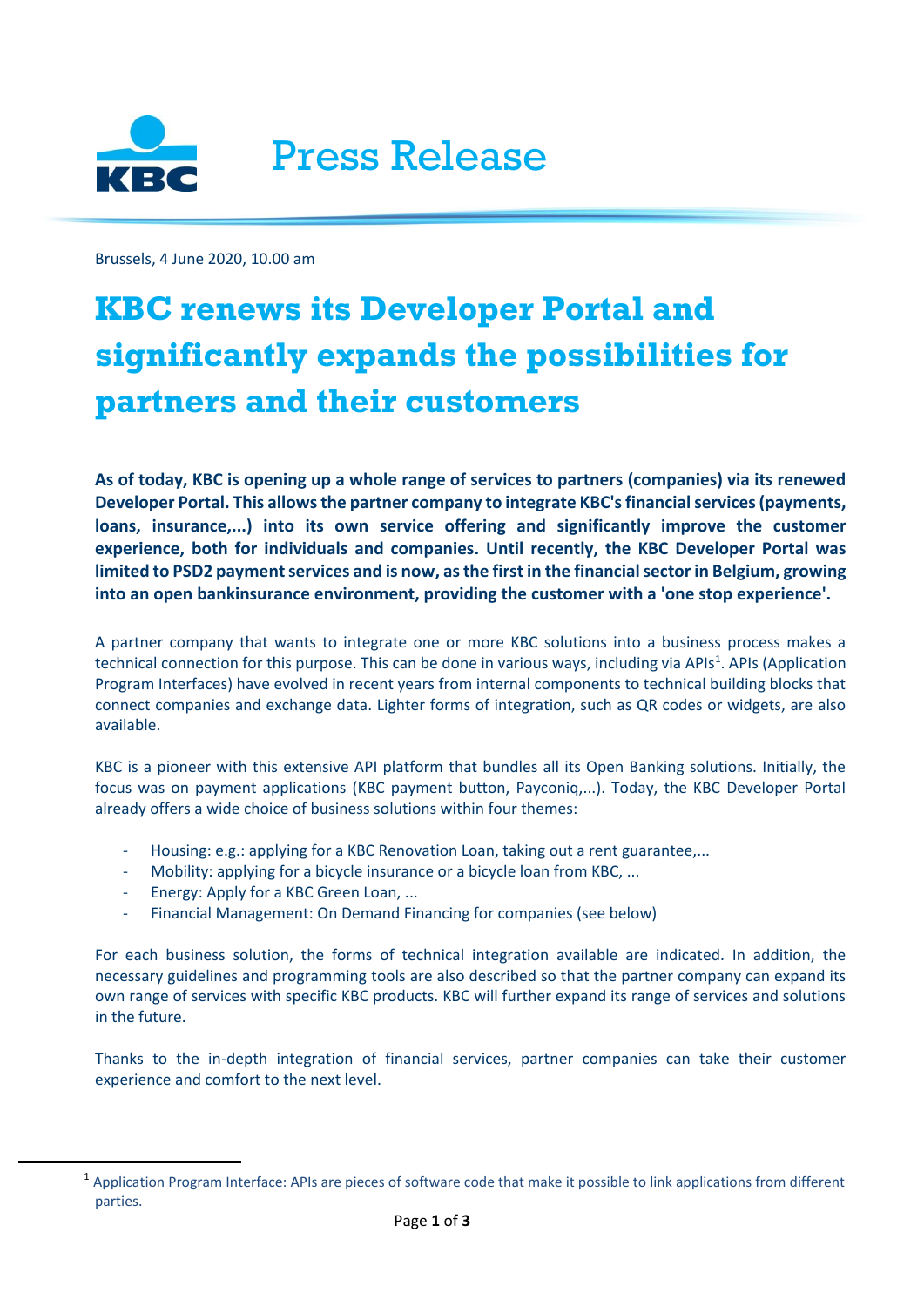- If, for example, you buy a bicycle from a partner company, you no longer need to visit your bank or insurer for a bicycle loan or bicycle insurance. As a matter of fact, you will be able to subscribe it right away in the bike shop because the partner company integrates both products into its own platform via an API.
- In this way, a customer can also take out a KBC rental guarantee with the real estate broker in one go, or immediately apply for a green loan from KBC when he orders solar panels from an installer. In this way, the partner creates an innovative and personal customer experience with 'instant satisfaction'.

Market research shows that consumers have increasingly high expectations in terms of ease of use and speed. The offerings from KBC's Developer Portal help entrepreneurs to meet these expectations. The solutions offered not only enhance the customer experience, but can also inspire the partner to innovate its offering from the ground up, which can even lead to new business models.

One of the services available in the Developer Portal is the API "On Demand Financing", a flexible formula that allows companies to pre-finance invoices and thus immediately free up working capital to pay their suppliers. [Teamleader](https://www.teamleader.eu/?__hstc=137216559.7b066b0f9d105d7995916ca213957931.1589555136347.1589555136347.1590678717783.2&__hssc=137216559.2.1590678699309&__hsfp=640115864#_ga=2.71465808.2131524738.1590678670-1379861362.1590678670) offers "On Demand Financing" via its invoicing and credit management tools. As from mid-June, this can also be done via [iController.](https://icontroller.org/en) This new, additional form of financing is suitable for SMEs, the self-employed (Teamleader) and even large companies (iController) and is an asset in these Corona lock-down times in which liquidity and the optimal use of working capital are crucial to companies. Euler Hermes acts as reinsurer for KBC.

- Teamleader developed a software that helps SMEs simplify their work by combining CRM (Customer Relationship Management), project management and invoicing in one tool. Teamleader allows SMEs to use well-designed software and new ideas to efficiently optimize their business processes and improve their workflow.
- The software of iController allows to efficiently manage accounts receivable and to automate all necessary follow-up actions for invoices in a user-friendly cloud application. Users (ranging from credit managers to CEO's and CFO's) see all crucial information and communication in real time in one central place. This allows them to collect invoices faster and gives them full control over their cash flow management.

## **How does the Developer Portal work ?**

## **Partner companies** can surf to [https://developer.kbc.be](https://developer.kbc.be/)

On this portal they can find inspiration to broaden their offer with financial products or services from KBC. They will also find information about it:

- The various integration possibilities offered by KBC
- The benefits of working with KBC
- The way a product integration works
- How to get them to work together

## **Functional/Business analysts & Technical developers** can be there:

- Analyse the different integration possibilities
- Take the steps to integrate with KBC in an ICT development environment.
- Upload their applications in a test environment and simulate integrations before putting them live.